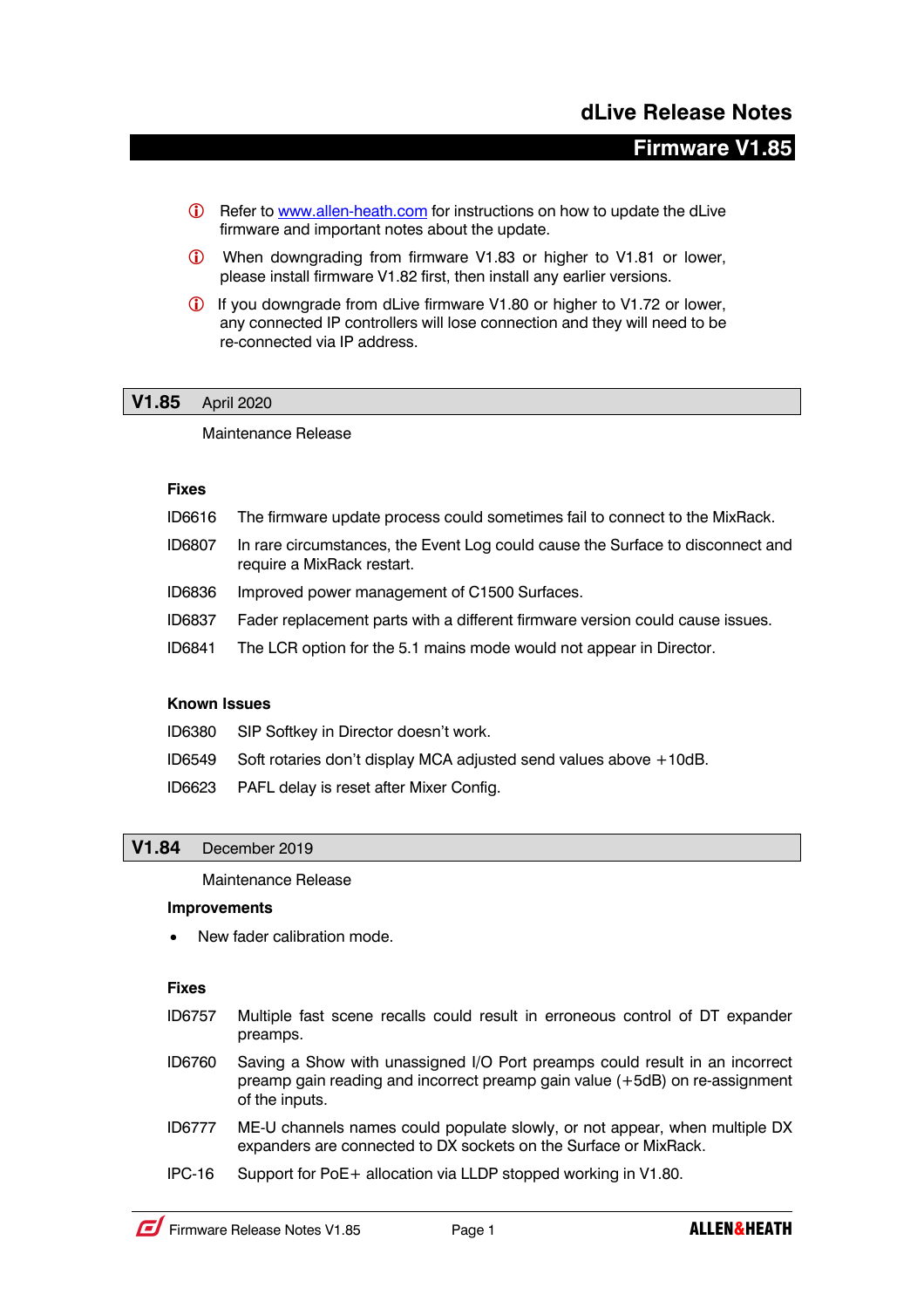### **Known Issues**

ID6380 SIP Softkey in Director doesn't work.

ID6549 Soft rotaries don't display MCA adjusted send values above +10dB.

ID6623 PAFL delay is reset after Mixer Config.

# **V1.83** September 2019

#### Maintenance Release

Kernel image for firmware upgrade purposes.

### **Fixes**

| ID4006 | In rare circumstances the touchscreen could freeze.                                     |
|--------|-----------------------------------------------------------------------------------------|
| ID6202 | DCA Mix on Softkey LED could stop working after show recall.                            |
| ID6696 | FX Return PEQ became range limited in 1.80.                                             |
| ID6725 | Under certain circumstances, a Surface cannot detect a MixRack when DHCP is<br>enabled. |
| ID6729 | MixRack log files could not be saved to USB when DHCP was enabled.                      |
| ID6754 | Scene recall filter could become corrupted after deleting a Scene.                      |

# **V1.82** September 2019

### Maintenance Release

Kernel image for firmware downgrade purposes. See note on page 1 of this document for more information.

# **V1.81** June 2019

# Maintenance Release

#### **Improvements**

- Talkback Groups: "SoftKey Setup" button added.
- Support for Custom Control.

# **Fixes**

- ID6653 Changing Mixer Config in Virtual Soundcheck mode changes Trim controls to Gain controls.
- ID6658 ABCD patches not visible on I/O page when an unassigned source is selected.
- ID6663 External IP to PAFL Trim value reverts to -24dB on Show recall.
- ID6704 DX expanders could lose audio sync over 3rd party network switches in 1.80
- DID004 In some circumstances, dLive preamp settings would not sync to DT expanders on first connection.

# **Several other minor fixes.**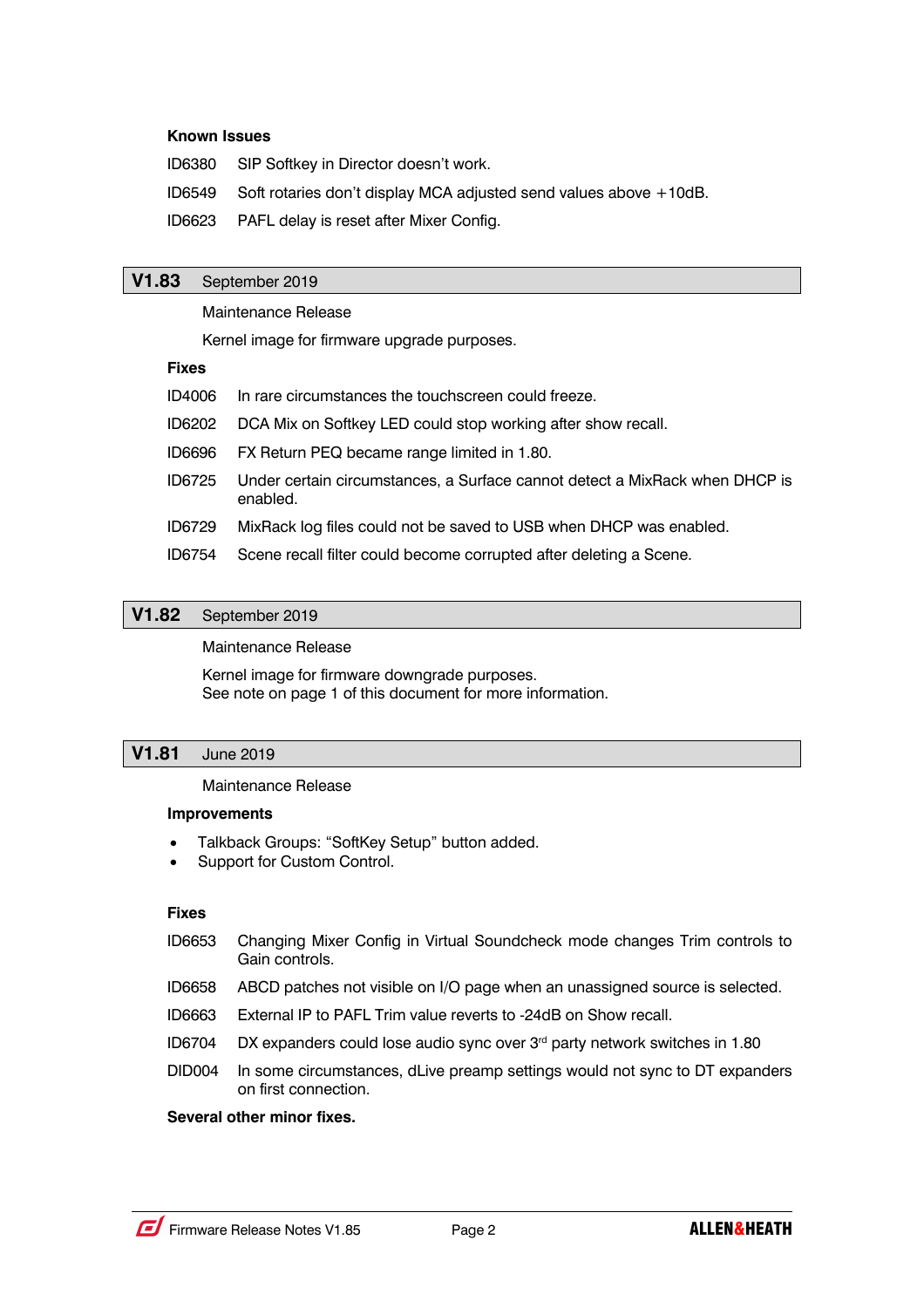# **V1.80** March 2019

### Feature Release

### **New Features**

- MCAs
- A/B/C/D Alternative Inputs
- Talkback Groups
- Solo In Place (SIP)
- New DEEP Compressor: OptTronik
- Support for new hardware:
	- o DX012
		- o DT168
		- $O$  DT164-W
		- o Dante 64x64
		- o Dante 128x128
		- o PRIME I/O Modules

# **Improvements**

- Bank View: DCA Fader to 0dB button
- Direct Out: Follow All option (post DCA Fader/Mute & Ch Fader/Mute)
- Ext In Page: SigGen and Talkback On/Off buttons
- gigaACE: VLAN compatible (switch dependent)
- Libraries: Library button added to Overview and PEQ pages
- MixPad: Support for new iPad Pro screen resolution
- PAFL Improvements:
	- o Mix To PAFL option
	- o Stereo Mix to PAFL EXT IN is now true stereo
	- o PAFL busses 3-8 now have same options as 1-2
	- o Maximum Delay extended to 682ms
- PEQ: Latching Width option in Setup (C Class Surfaces only)
- Routing page improvements:
	- o Direct Out information
	- o Mute Group assignment
	- o Send level values
- Scene Management: Undo Store
- SigGen: Individually assignable to L and R on stereo mixes
- Sidechain: BPF option
- New Softkey/IP Controller options:
	- o Assign On/Off
		- o Peak Hold Reset

#### **Fixes**

- ID5426 Cascaded DX168 into DX Hub not always reported correctly
- ID6189 Cannot hot plug expander(s) connected to DX1/2 when an expander is connected to DX3
- ID6249 Occasional 1 second delay when recalling scenes with offline IP controller(s) configured
- ID6289 Pans can appear incorrectly in Bank view when in GEQ Fader Flip mode
- ID6308 Panning a mono Group could affect signal of next mono Group

# **Several other minor fixes and improvements.**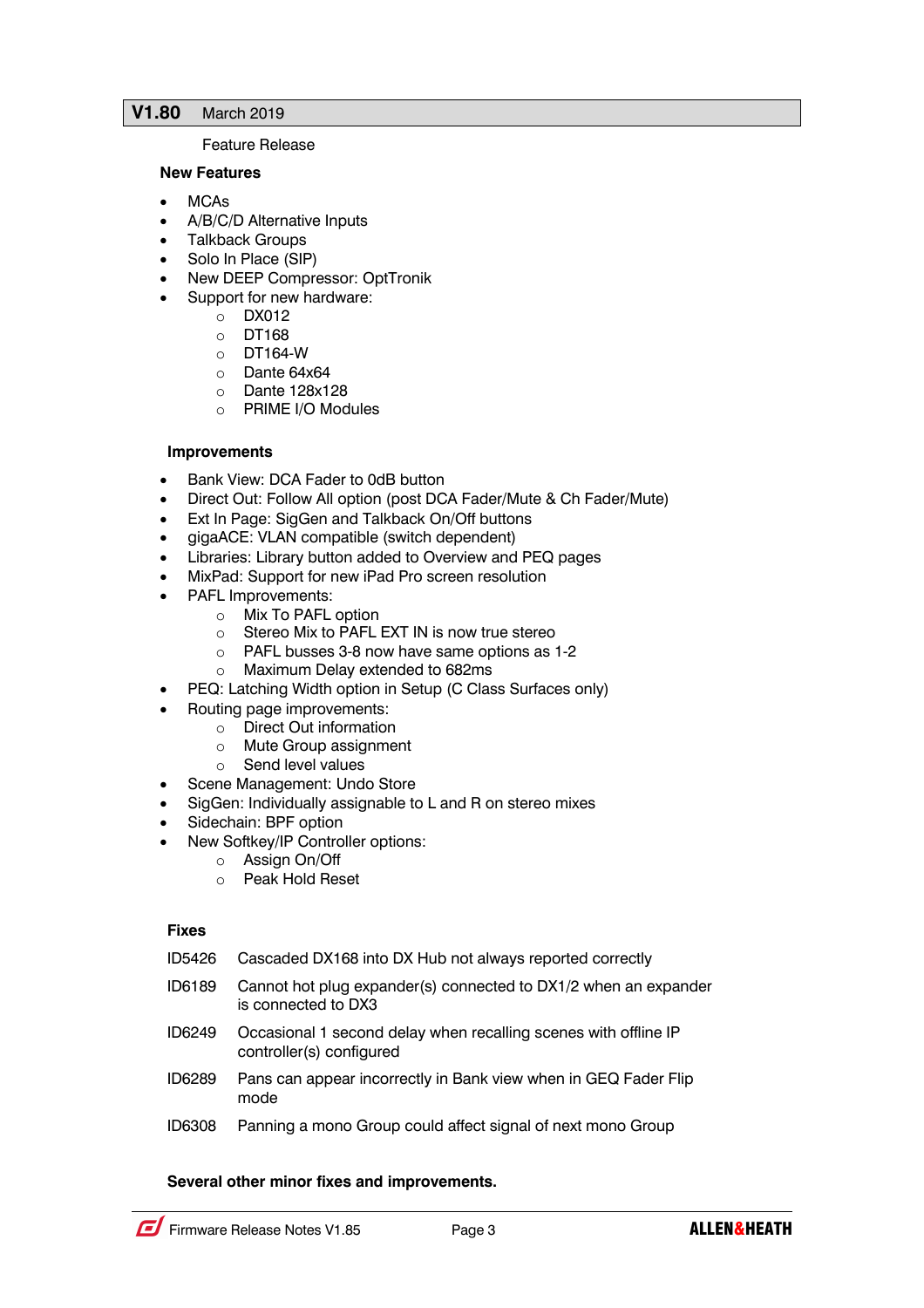# **V1.72** November 2018

Maintenance Release

### **Improvements**

- Shure Integration: Support for the latest revision of ULX-D hardware.
- SoftKeys assigned to the Mute function with Invert mode enabled will now illuminate green.
	- o Shows created in 1.71 or earlier will require the SoftKey Mute Invert function to be re-applied to enable the new functionality.
- Press F11 to show mouse cursor.

### **Fixes**

- ID2821 Under certain circumstances, the MixRack and Surface unit names could display as "Unknown" during a firmware update.
- ID6146 Relative Scene Update could take a long time when updating a large number of scenes.
- ID6284 The FX Library panel could flicker under certain circumstances.
- ID6292 Scene Safes page could fail to show all active safes under specific conditions.

### **Known issues**

- ID5034 When updating firmware in a multi-surface system, firmware should be updated on one Surface at a time with the Surface connected to the main gigaACE socket and all other Surfaces disconnected from the MixRack. Alternatively the Surfaces can be updated whilst disconnected from the MixRack via the Connection Failed / Firmware screen on boot up.
- ID5475 When using a  $3<sup>rd</sup>$  party touchscreen with Director, drag and drop in the Cue list or Scene Import list will sometimes not complete on release and will require a subsequent touch of the screen.
- ID5659 Mix highlighting can sometimes stop working in Director after adjusting the strip layout.
- ID6261 Socket preamp displayed when SQ connected to gigaACE card.

# **V1.71** July 2018

Maintenance Release

#### **Fixes**

- SID139 Director could sometimes fail to display all available Shure devices.
- ID5940 The Scene Select function could stop working in the IP1 Simulator.
- ID6055 An IP Controller could control an incorrect Aux master level after a Mix Config change.
- ID6114 In rare circumstances Director could quit unexpectedly during a show recall.
- ID6133 Director main PAFL meters had incorrect scale labels.
- ID6138 Output polarity was not applied when first patching to a DX expander.
- ID6142 IP Controllers would not connect to Director Surface in MixRack only mode.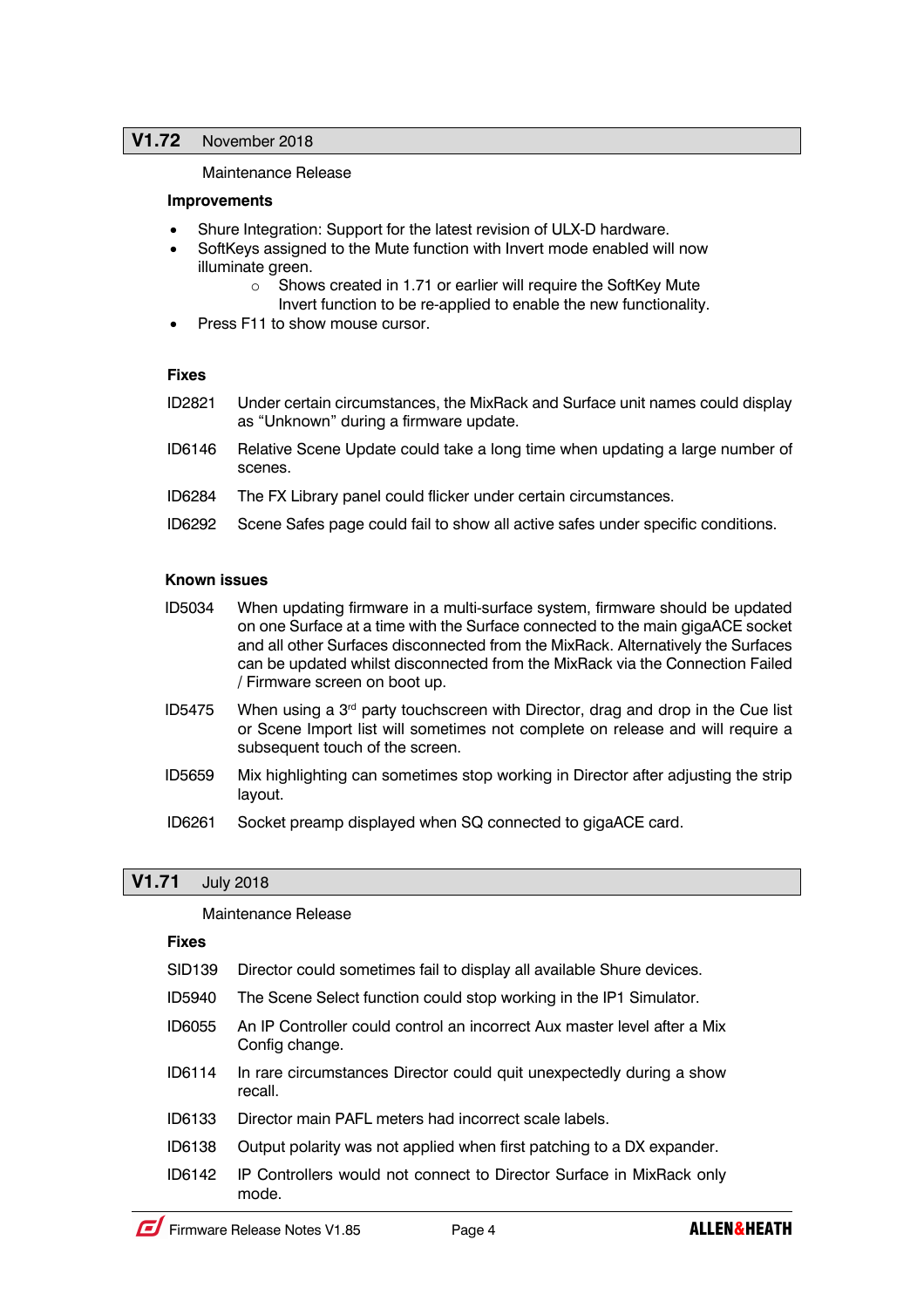### **V1.70** May 2018

### Feature Release

### **New Features**

- Shure wireless integration:
	- o ULX-D
	- o QLX-D
	- o Axient Digital
- Several new routing and patching options:
	- o Input to Matrix routing
	- o Mix busses and PAFL available as Input channel sources
	- o Follow / Invert pan to Mains for Stereo Mix Busses
	- o Mix busses can be patched to PAFL Ext. In
	- o Mix busses and PAFL can be patched to Mix Ext. In
- Custom MIDI on Scene Recall
- MixPad follows User Permissions
	- Support for new hardware:
		- o DX164-W

### **Improvements**

- Meters page and widget (incl. AMM meter) show Mute status
- Shelf option for Compressor and Gate sidechain filters
- Source Selectors can select Aux and Main as inputs
- Source Selectors can output to Matrices
- AMM input metering and PAFL source point now user selectable
- LPF default value is 10kHz
- Bank view is displayed on the Processing Screen when no channel is selected (dual-screen Surface only)
- IP controller faders and rotaries have the option for Audio Taper or a user defined range
- Input preamp Gain and Trim values shown on LCD
- Tap for quick assign of User Meters

# **Fixes**

- ID5179 Input pan to stereo groups doesn't work if no Mains in Mixer Config
- ID5281 Director Stereo channels and mixes not displaying as stereo on LCD
- ID5887 Certain Unicode characters in a file path could prevent Director successfully storing a Show
- ID5888 Director Touch issues with latest MacBook Pro Trackpad
- ID5889 Director "Last Recalled Scene" doesn't reflect MIDI Scene recall

# **Several other minor fixes and improvements.**

# **V1.64** April 2018

# Maintenance Release

# **Improvements**

• MixRack Boot-Up: More robust at low temperatures.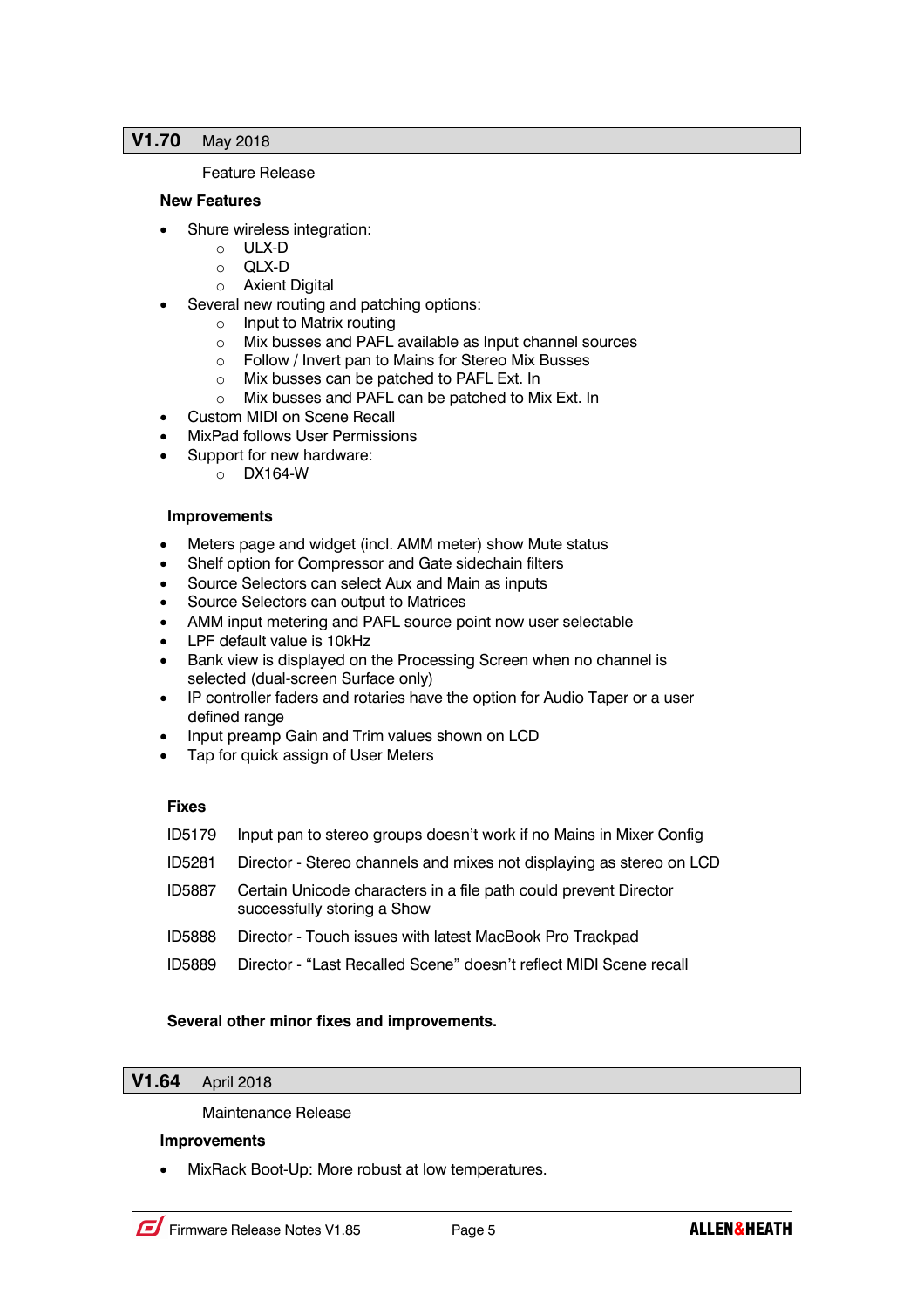# **Fixes**

ID5079 In rare circumstances the touchscreen could crash when recalling a specific show or changing mixer configuration.

# **V1.63** February 2018

Maintenance Release

# **Improvements**

- USB Record/Playback: Increased USB device compatibility.
- superMADI: Ability to accept MADI streams with high levels of jitter.

#### **Fixes**

- ID5814 When a superMADI card is fitted in the MixRack, the touchscreen could crash if an external VGA monitor is connected and displaying the superMADI GUI.
- ID5803 The touchscreen could stop responding if an FX unit input is patched from Direct Output 128
- ID5759 Under certain circumstances the touchscreen could crash when changing users.

### **V1.62** December 2017

### Maintenance Release

#### **Improvements**

• dB values added to Send Level soft rotaries in widget area

### **Fixes**

- ID5759 In rare circumstances the touchscreen could crash when changing User Profiles
- ID5756 PEQ/Comp swap with INS B assigned results in level change
- ID5748 In some circumstances the touchscreen can crash if a particular FX unit has SEL active & is visible on more than one screen
- ID5729 Virtual Soundcheck: Record Send patching fixes.
- ID5728 Widget area Aux Sends can link together after mixer configuration changes.
- ID5651 Multiple cursor visibility fixes

# **V1.61** October 2017

### Maintenance Release

#### **Fixes**

- ID5673 Filter, Safe and Scene Update crosspoints not visible on some Macs
- ID5674/ DX enumeration improvements
- ID5705
- ID5685 DX Link option card output patching offset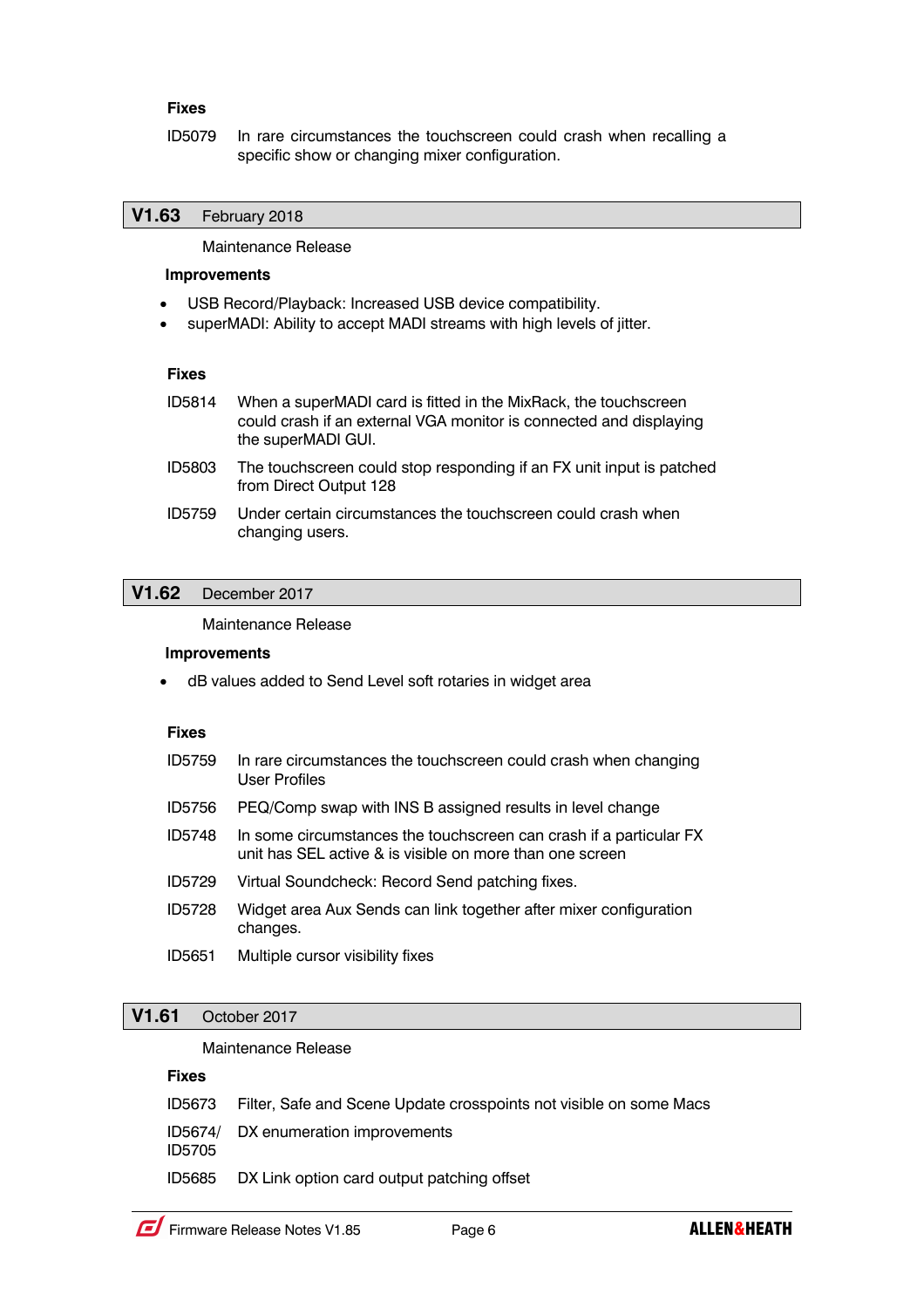- ID5693 Adjusting Send and Send-Pan parameters on IP controller rotaries could cause undesirable changes to the audio.
- ID5708 SEL MIX PAFL Scene function on a softkey recalls wrong scene
- ID5710 Pressing the "USB disk full" message can cause a crash

# **V1.60** October 2017

# Feature Release

### **New features**

- Multi-Surface
	- o Up to 4 Surfaces can be connected to a single MixRack
	- o Gain tracking
	- o Partial show recall option (surface only)
	- o Show based "role" system with discrete scene ranges and filters
- DEEP Auto Mic Mixer (AMM)
	- o Up to 64 channels into 1,2 or 4 zones
	- o AMM soft rotaries, soft keys and widgets
	- New DEEP Compressor: "Mighty"
- New DEEP Preamp: "Tube Stage"
- Support for new hardware:
	- o DM0
	- o DX Hub
	- o DX Link
	- o GPIO
	- o IP1
- Cascade Mode for DX168
- Source selector and scene select for IP controllers
- Director access over internet/WAN

# **Improvements**

- Echo FX Unit noise can now be turned ON/OFF
- Recall filter copy and paste functionality added
- Scene pages GUI improved responsiveness

# **Fixes**

ID3396 gigaACE improvements.

- ID4523 Recall filter icon could display when no recall filter present.
- ID4854 In rare circumstances a Scene Update could cause a MixRack crash.
- ID5132 Network traffic could sometimes pass through Waves3 I/O module.
- ID5282 Several gigaACE improvements.
- ID5319 Un-patching an active channel from VSC breaks the GUI gain control.
- ID5401 Surface output polarity doesn't work after reboot.
- ID5469 Relative faders to main Scene updates would be treated as absolute.

# **Several other minor fixes and improvements.**

**Note:** dLive Director 1.60 for Mac requires Mac OS X 10.10 or higher.

# **V1.52** September 2017

Maintenance release

**Several fixes** – please refer to **V1.52 Release Notes for details on fixes and improvements.**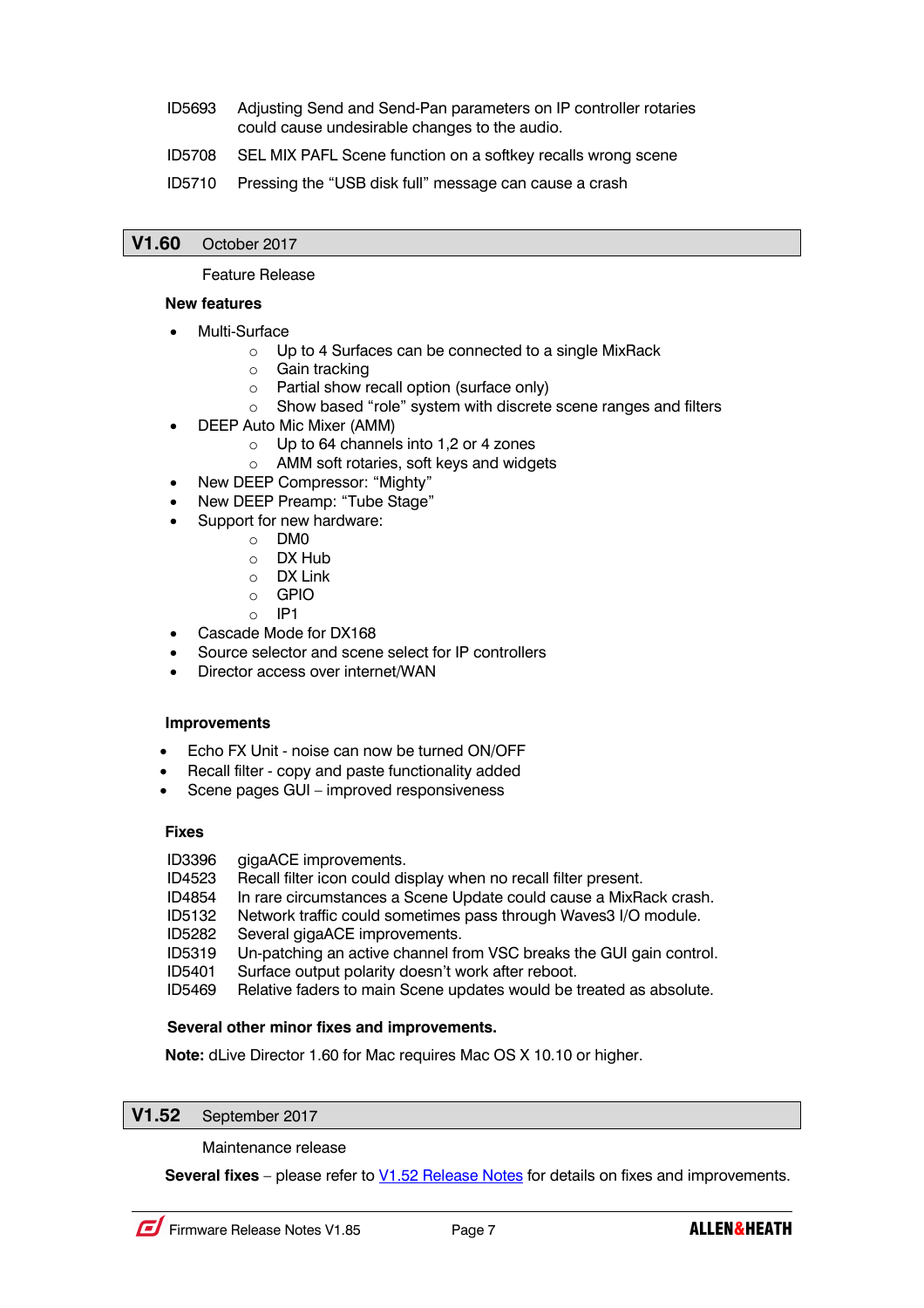# **V1.51** August 2017

Maintenance release

### **New features**

Support for new superMADI module

**Several fixes** – please refer to **V1.51 Release Notes** for details on fixes and improvements.

**V1.50** May 2017

Feature Release

### **New features**

- Multiple scene system improvements:
	- o Scene import from USB & User show files
	- o Scene update: Manual and Auto Tracking modes
	- o Scene update: Absolute and Relative level modes
	- o Wider range of Update and Global Safe parameters
	- o New GUI for Update and Global Safe functions
- MIDI over TCP/IP Protocol for 3<sup>rd</sup> party control
- Mains channel strip ganging in "Individual" mode
- Support for new AES module
- Support for new DX168 Remote Expander (Cascade mode not supported in 1.50)

**Several fixes** – please refer to V1.50 Release Notes for details on fixes and improvements.

# **V1.42** April 2017

Maintenance release

# **Fixes**

ID3742 In rare circumstances a MixRack could lose connection to Surface/Director/IP **Controllers** 

# **V1.41** March 2017

Maintenance release

### **Improvements**

- Addition of a 3-band mode to the Dyn8 multiband compressor.
- Per band In/Out buttons in the Dyn8 multiband compressor now fully bypass the multiband processing, thus avoiding phase distortion.
- Improvements to system responsiveness and management of network traffic.

**Several fixes** – please refer to V1.41 Release Notes for details on fixes, improvements and known issues

**V1.40** January 2017

Feature release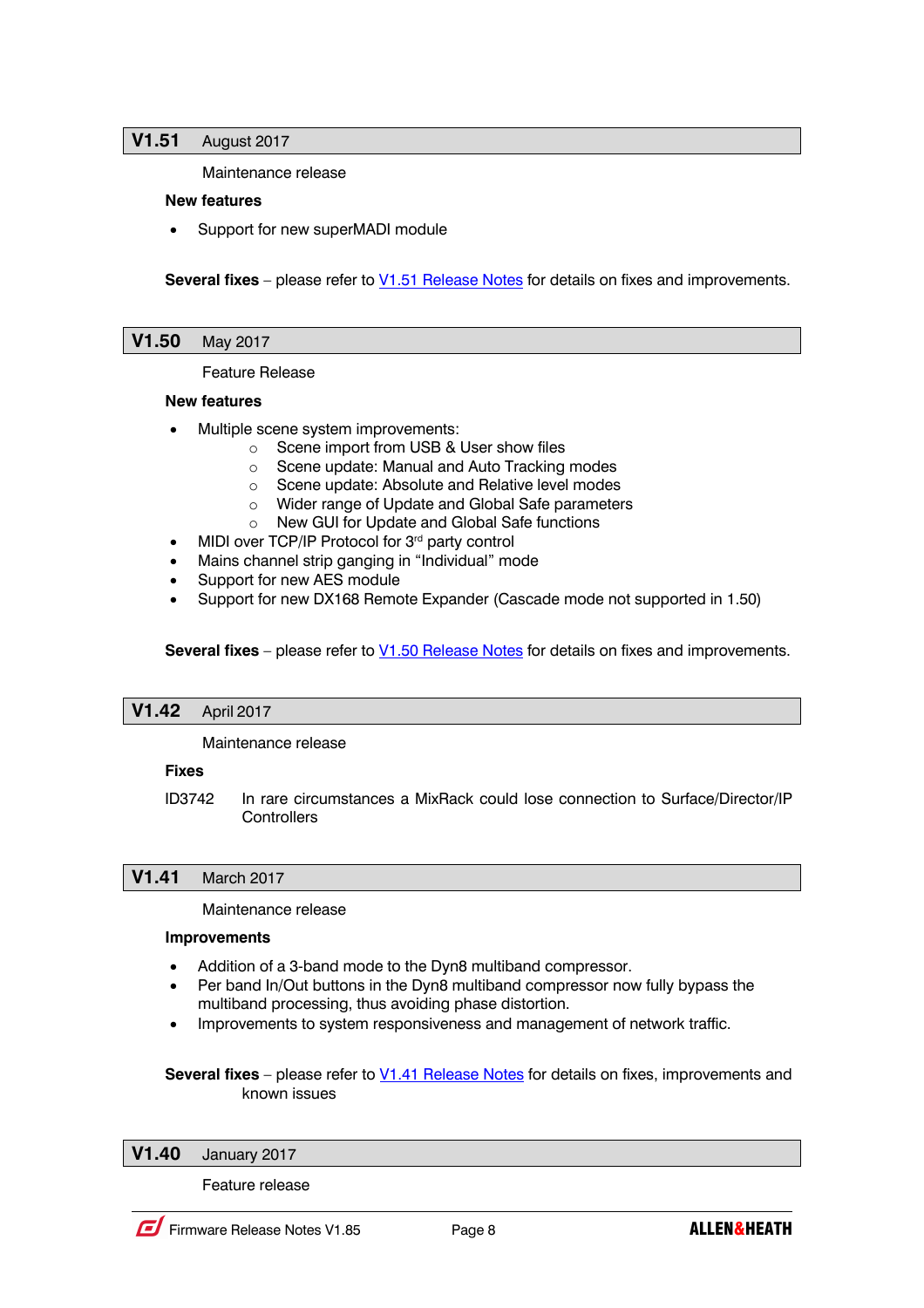### **New features**

- Virtual Soundcheck mode
- DCA spills
- Dyn8 insert-able dynamic engine
- DEEP Processing Peak Limiter 76
- Multistage ducking
- Dimension Chorus effect
- 3<sup>rd</sup> screen view on VGA output
- Support of dLive C Class products and fibreACE audio networking card

**Several other improvements and fixes** – please refer to **V1.40 Release Notes** for details on fixes and improvements.

**V1.31** September 2016

Maintenance release

**Several fixes** – please refer to V1.31 Release Notes for details on fixes and improvements.

# **V1.30** July 2016

Feature release

#### **New features**

- Support for IP6 and IP8 Remote Controllers
- Support for Waves V3 and gigaACE audio networking cards
- MixRack and Surface Network settings are now available in Director when in online mode

**Several fixes** – please refer to V1.30 Release Notes for details on fixes and improvements.

# **V1.21** June 2016

Maintenance release

**Several fixes** – please refer to V1.21 Release Notes for details on fixes and improvements.

# **V1.20** June 2016

Feature release

# **New features**

- dLive Director software for Mac and Windows
- Dual-Stage Valve Preamp
- 5.1 Main mode
- 8 Mute Groups
- User defined meter ballistics and Peak Hold
- Multi PAFL Bus

**Several other improvements and fixes** – please refer to **V1.20 Release Notes** for details on fixes and improvements.